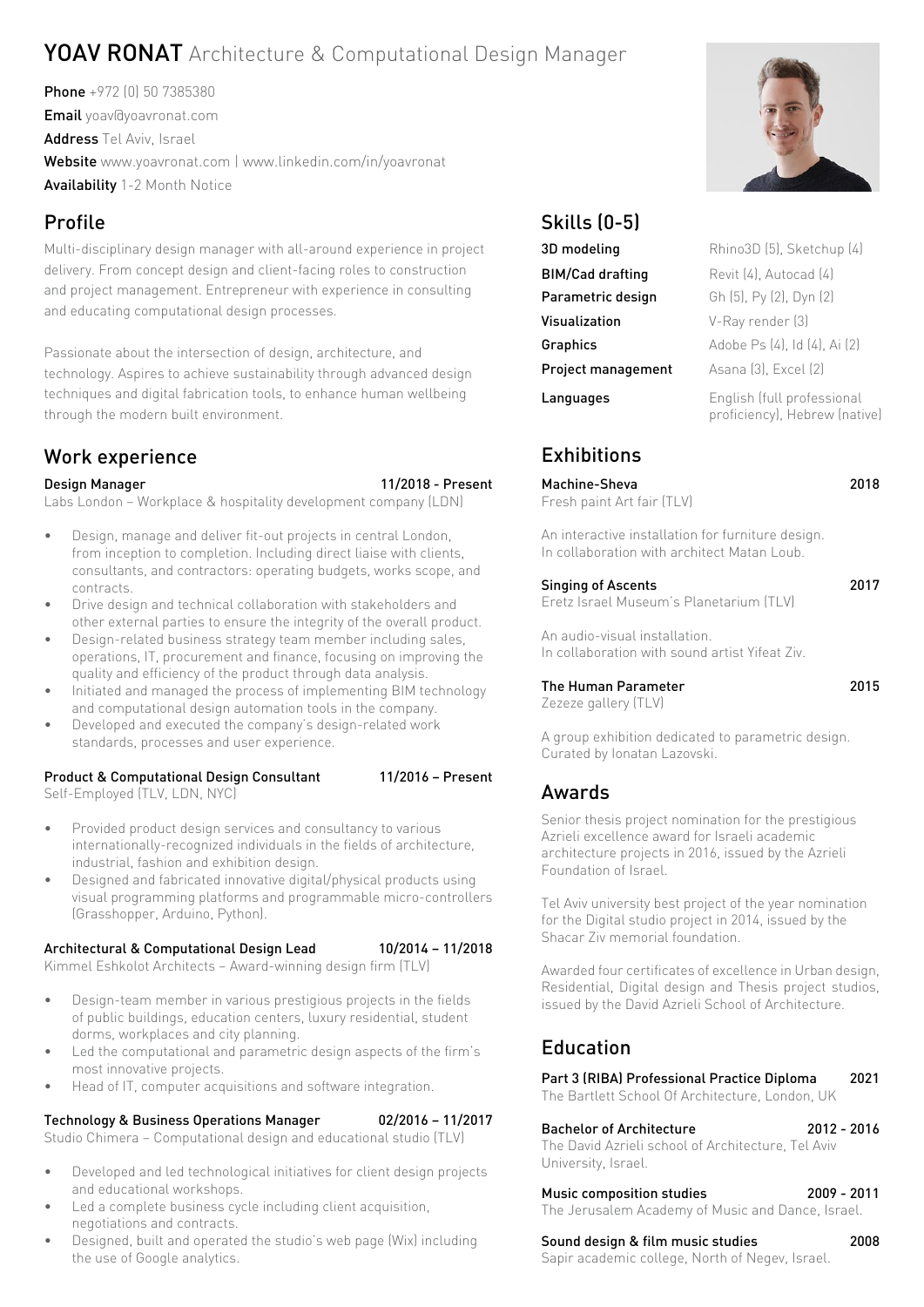# Selected works

# 2018 - Present LabTech Investments Limited (LDN, UK)

Workplace & Hospitality:

### 1. 90 High Holborn, London, UK.

3 office floors, ground floor reception & restaurant, 2019 (Completed), 60K sqft.

- Riba stages 3-7.
- Lead architectural designer.
- Concept design and details development.
- Supervised stage 5 design & build development.
- Supervised construction and coordination.
- Managed client design requests and special build.

### 2. Hawley Wharf, London, UK.

4 office floors and ground floor reception, 2019 (Completed), 57K sqft.

- Riba stages 2-5.
- Lead architectural designer.
- Space planning and programming.
- Concept design and details development.
- Supervised stage 5 design & build development.
- Managed client design requests and special build.

## 3. Victoria House, London, UK.

7 office floors, 2019-2021 (Completed), 141K sqft.

- Riba stages 1-7.
- Lead architectural designer.
- Space planning and programming.
- Concept design and business strategy program development.
- Supervised stage 4 tender design development.
- Supervised stage 5 design & build development.
- Supervised construction and coordination.
- Managed client design requests and special build.

For more info about LabTech Investments Limited: http://www.labs.com/

# 2014 - 2018 Kimmel Eshkolot Architects (TLV, IL)

#### Culture:

### 4. National Memorial on Mount Herzl, Jerusalem, Israel.

National Memorial Hall, completed in 2017, 32K sqft.

- Riba stages 4-5.
- Final stage computational design and fabrication preparations.
- Complex modeling solutions and detailing using Grasshopper3D.
- Designed and created shop drawings for various elements in the building.

# Education:

# 5. Check Point Building, Tel Aviv, Israel.

School of Computer Science and the Unit for Science Oriented Youth (Completed 11/2018), 65K sqft.

- Riba stage 4.
- Computational design and fabrication preparations for an innovative glass pixel facade envelope.
- Designed and executed work plans and shop drawings for various aspects of the building.

# 6. The Ben Gurion Research Institute, Sde Boker, Israel.

Academic institute in the desert, Competition 2018, 35K sqft.

- Riba stages 1-2.
- Concept design team member (plan development).
- Revit model manager.